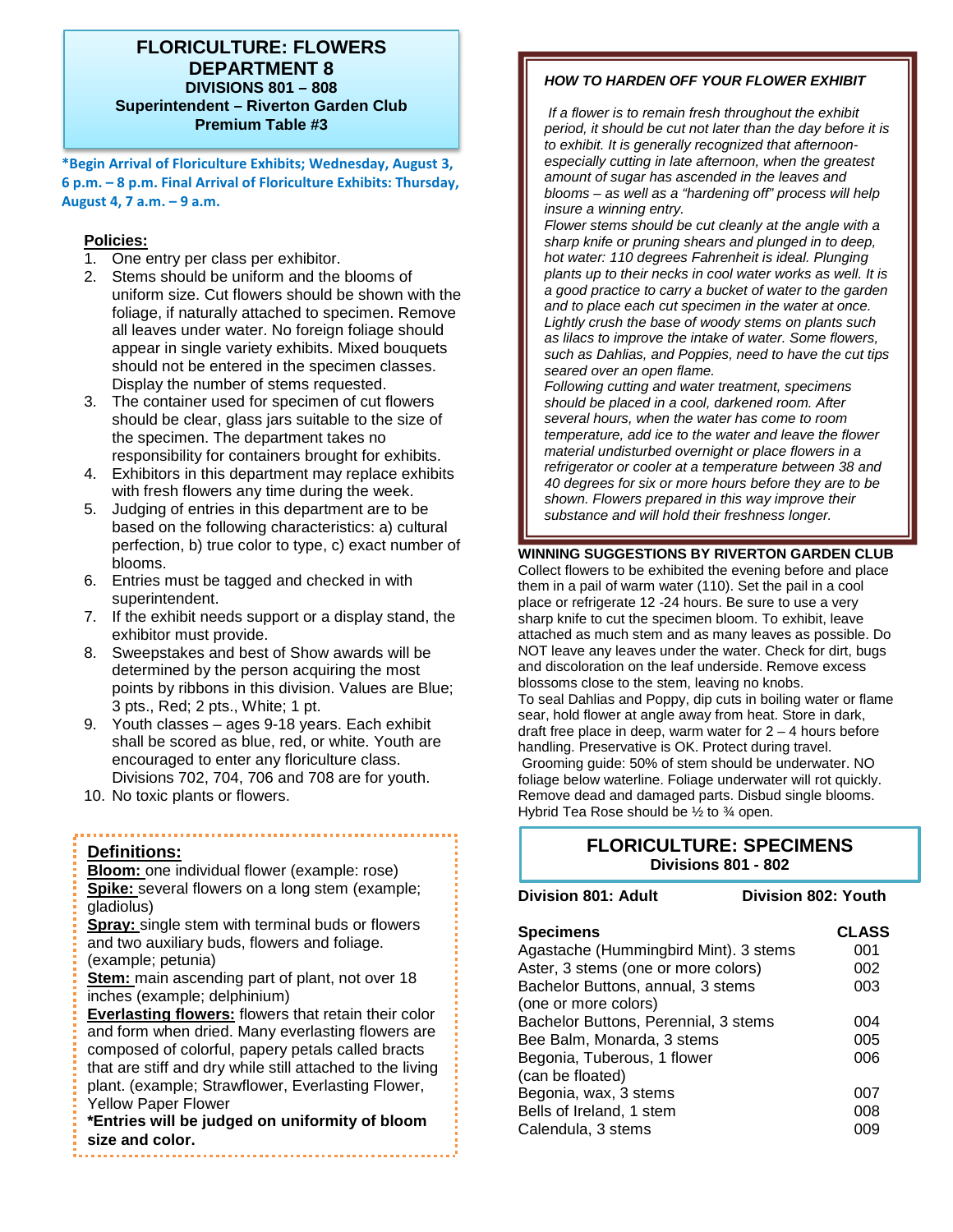| (Specimens continued)                                              | <b>CLASS</b> |
|--------------------------------------------------------------------|--------------|
| Celosia, any, 1 stem                                               | 010          |
| Chrysanthemum, single or double, 1 stem                            | 011          |
| Chrysanthemum, pompom type, 1 spray                                | 012          |
| Clematis, Traditional, 1 stem (can be floated)                     | 013          |
| Clematis, Specialty, 3 stems (can be floated)                      | 014          |
| Columbine, 3 stems                                                 | 015          |
| Cone Flowers, Echinacea, single, 3 stems                           | 016          |
| Cone Flowers, Echinacea, double, 3 stems                           | 017          |
| Coreopsis, 3 stems                                                 | 018          |
| Cosmos, 3 stems                                                    | 019          |
| Dahlia, giant, over 8" in diameter, 1 bloom                        | 020          |
| Dahlia, any, 3 blooms<br>Daisy, Shasta, double, 3 stems            | 021<br>022   |
| Daisy, Shasta, single, 3 stems                                     | 023          |
| Daisy, Gloriosa, 3 stems (Rudbekia)                                | 024          |
| Daisy, any other, 3 stems                                          | 025          |
| Day Lily, 1 stalk or stem                                          | 026          |
| Delphinium, perennial, 1 stem                                      | 027          |
| Dianthus, 3 stems (one or more colors)                             | 028          |
| Everlasting, (any variety), fresh, 3 stems                         | 029          |
| Gaillarda, 3 stems                                                 | 030          |
| Gladiolus, any                                                     | 031          |
| Golden Glow, 3 sprays                                              | 032          |
| Decorative Grass, 3 stems                                          | 033          |
| (display with long stems proportionate to grass heads)             |              |
| Hollyhocks, single, can be floated, 3 Blooms                       | 034          |
| Hollyhocks, double, can be floated, 3 blooms                       | 035          |
| Hydrangeas, 1 stem                                                 | 036          |
| Larkspur, annual, 3 stems                                          | 037          |
| Lavender, 3 stems                                                  | 038<br>039   |
| Lily, Tiger, 1 spray<br>Lily, Oriental, 1 spray                    | 040          |
| Lily, Asiatic, 1 spray                                             | 041          |
| Marigolds, single, 3 sprays with foliage                           | 042          |
| Marigolds, double, under 2.5", 3 sprays w/foliage                  | 043          |
| Marigolds, double, over 2.5", 3 sprays w/foliage                   | 044          |
| Million Bells, (Calibrachoa)                                       | 045          |
| Nasturtiums, 3 stems                                               | 046          |
| Pansies, 3 stems (one of more colors)                              | 047          |
| Petunias, single, 3 stems                                          | 048          |
| Petunias, double, 3 stems                                          | 049          |
| Phlox, perennial, 1 stem                                           | 050          |
| Pin Cushion, Scabisoa, 3 stems                                     | 051          |
| Poppy, 3 stems                                                     | 052          |
| Rose, Shrub (own root, not grafted)                                | 053          |
| Rose, Floribunda, (grafted; 5 or more flowers<br>per stem), 1 stem | 054          |
| Rose, Hybrid Tea, (grafted; 1 flower per stem),                    |              |
| 1 stem                                                             | 055          |
| Rose, Miniature                                                    | 056          |
| Salvia, perennial, 3 stems                                         | 057          |
| Snapdragons, 1 spike                                               | 058          |
| Sunflower, 1 stem                                                  | 059          |
| Sweet Peas, annual, 3 stems                                        | 060          |
| Sweet Peas, perennial, 3 stems                                     | 061          |
| Verbenas, 3 stems                                                  | 062          |
| Violas, 3 stems                                                    | 063          |
| Wild Flower, any variety not listed, 3 stems                       | 064          |
| Yarrow, Achilliea, any color of 1 variety, 3 stems 065             |              |

| <b>CLASS</b> |
|--------------|
| 066          |
| 067          |
| 068          |
|              |
| 069          |
|              |
| חלו          |
|              |

# **POTTED PLANTS Divisions 803 - 804**

| Division 803: Adult               | Division 804: Youth |
|-----------------------------------|---------------------|
| <b>POTTED PLANTS</b>              | <b>CLASS</b>        |
| African Violet                    | 001                 |
| Coleus                            | 002                 |
| Fern                              | 003                 |
| Geranium                          | 004                 |
| Ivy                               | 005                 |
| Hanging plants, flowering, indoor | 006                 |
| Hanging plants, foliage, indoor   | 007                 |
| Any other flowering indoor plant  | 008                 |
| <b>Succulent or Cactus</b>        | 009                 |
| Fairy or Miniature Garden*        | 010                 |
| Terrarium (3 or more plants)*     | 011                 |
| Desert Garden*                    | 012                 |
| Dish Garden*                      | 013                 |
| Herbs or Herb Garden              | 014                 |
| Potted Flowers, flowering outdoor | 015                 |
| Potted Flowers, foliage, outdoor  | 016                 |

#### **\*Descriptors of Classes**

**Dish Garden:** An open/shallow container featuring a variety of plants excluding cacti and succulents. **Fairy or Miniature Garden:** A miniature "scene" contained in an open container and featuring miniature or small, slow growing houseplants. The garden needs to have an imaginative theme and added miniature accessories. **Desert Garden:** An open/shallow container featuring cacti and /or succulents. **Terrarium:** A transparent container, partially or completely enclosed; sealed or unsealed.